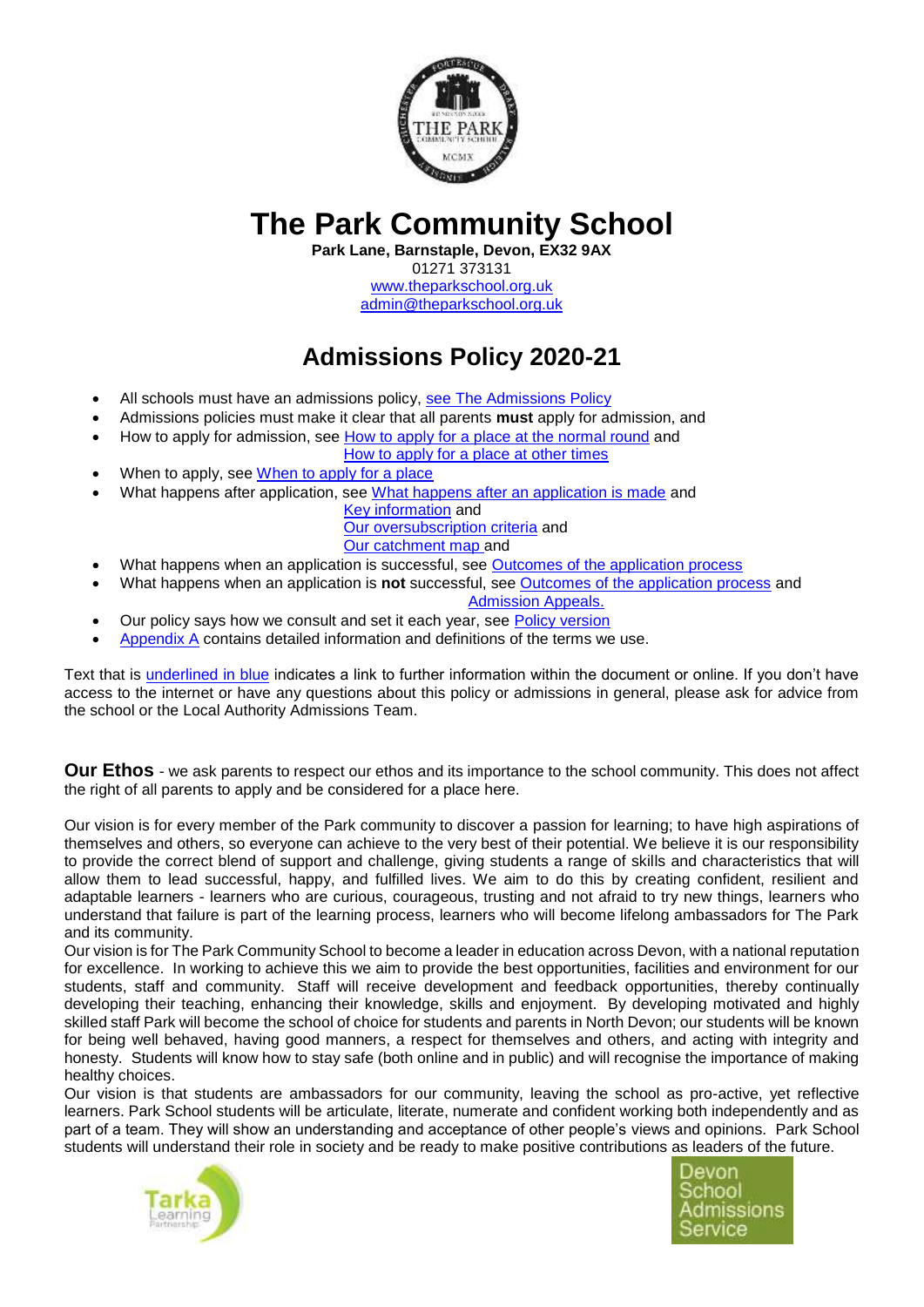<span id="page-1-0"></span>**Key information** – for definitions and notes see Appendix A

| <b>Key information</b> – for definitions and notes see Appendix A                                    |                                                                                            |  |  |
|------------------------------------------------------------------------------------------------------|--------------------------------------------------------------------------------------------|--|--|
| Department for Education school number                                                               | 878 - 4059                                                                                 |  |  |
| What kind of school is this?                                                                         | Academy                                                                                    |  |  |
| Does this school have a religious character?                                                         | <b>No</b>                                                                                  |  |  |
| Who is the Admissions authority?                                                                     | Tarka Learning Partnership                                                                 |  |  |
| Age range of children in this school:                                                                | $11 - 16$                                                                                  |  |  |
| Published Admission Number (PAN):                                                                    | Year 7 intake<br>300                                                                       |  |  |
| Catchment area?                                                                                      | Yes                                                                                        |  |  |
| School Supplementary Information Form (SIF)?                                                         | <b>No</b>                                                                                  |  |  |
| Usual birthdate range for Year 7 children:                                                           | 1 September 2008 to 31 August 2009                                                         |  |  |
| Children from Year 6 at these schools have priority for                                              | Ashleigh Church of England Primary School                                                  |  |  |
| admission at the beginning of Year 7:                                                                | <b>Bishops Tawton Primary School</b>                                                       |  |  |
|                                                                                                      | Eden Park Academy                                                                          |  |  |
|                                                                                                      | Holywell Church of England Primary School                                                  |  |  |
|                                                                                                      | Landkey Community Primary Academy                                                          |  |  |
|                                                                                                      | Newport Community School Primary Academy                                                   |  |  |
|                                                                                                      | Our Lady's Catholic Primary School                                                         |  |  |
|                                                                                                      | <b>Orchard Vale Community School</b>                                                       |  |  |
|                                                                                                      | <b>Sticklepath Community Primary Academy</b>                                               |  |  |
| Do we ask children to wear a uniform?                                                                | Yes                                                                                        |  |  |
| <b>Applications</b>                                                                                  |                                                                                            |  |  |
| When can parents apply for admission to Year 7?                                                      | 1 September 2019 to 31 October 2019 <sup>1</sup>                                           |  |  |
| How can parents apply for admission to Year 7?                                                       | online at devon.cc/admissionsonline or using a paper                                       |  |  |
|                                                                                                      | form at devon.cc/admissions or from the school office                                      |  |  |
| When will places be offered for Year 7?                                                              | 2 March 2020                                                                               |  |  |
| When should appeals for admissions to Year 7 be<br>submitted?                                        | 31 March 2020                                                                              |  |  |
| When can applications for <b>In-year</b> admission be                                                | from 1 September 2020 for Year 7;                                                          |  |  |
| made?                                                                                                | from 1 June 2020 for Years 8 to Year 11.                                                   |  |  |
| <b>Policy version</b>                                                                                |                                                                                            |  |  |
| <b>Consultation period</b>                                                                           | 1 November 2018 and 4 January 2019                                                         |  |  |
| Policy was determined on                                                                             | February 2019                                                                              |  |  |
| Contact for the admissions authority                                                                 | Andy Cotton, Chief Executive Officer                                                       |  |  |
|                                                                                                      | Gareth Roscoe, Headteacher                                                                 |  |  |
| Amendments                                                                                           |                                                                                            |  |  |
| <b>Oversubscription criteria</b>                                                                     |                                                                                            |  |  |
|                                                                                                      | Any child whose Education, Health and Care Plan (EHCP) names this school will be admitted. |  |  |
| Oversubscription criteria (to be used only if we need to prioritise applications - see notes below): |                                                                                            |  |  |

- <span id="page-1-3"></span><span id="page-1-2"></span><span id="page-1-1"></span>**1. Looked after children and children who were previously looked after but immediately after being looked after became subject to adoption, a child arrangements order, or special guardianship order.**
- **2. Priority will next be given to children living within the catchment area set out in the map below,<sup>2</sup> who are siblings of pupils on roll at this school.**
- **3. Priority will next be given to children living within the catchment area, on roll at a linked school, named above.\***
- **4. Priority will next be given to other children living within the catchment area.**
- **5. Priority will next be given to children living outside the catchment area, who are siblings of pupils on roll at this school.**
- **6. Priority will next be given to children living outside the catchment area, on roll at a linked school.**
- **7. Priority will next be given to children of members of staff who have been employed at this school for more than two years or recruited within the past two years to fill a vacancy for which there was a skills shortage.**
- 8. **Other children.**

1

\*Priority for children at a linked school only applies at the normal round, not for In-Year admissions.

<sup>1</sup> Information is for parents of children who live in Devon (not Plymouth City Council or Torbay Council areas). For application dates and where to access application forms elsewhere, please contact your local council's admissions service.

<sup>&</sup>lt;sup>2</sup> Children whose home lies on the boundary line will be considered to be in the catchment.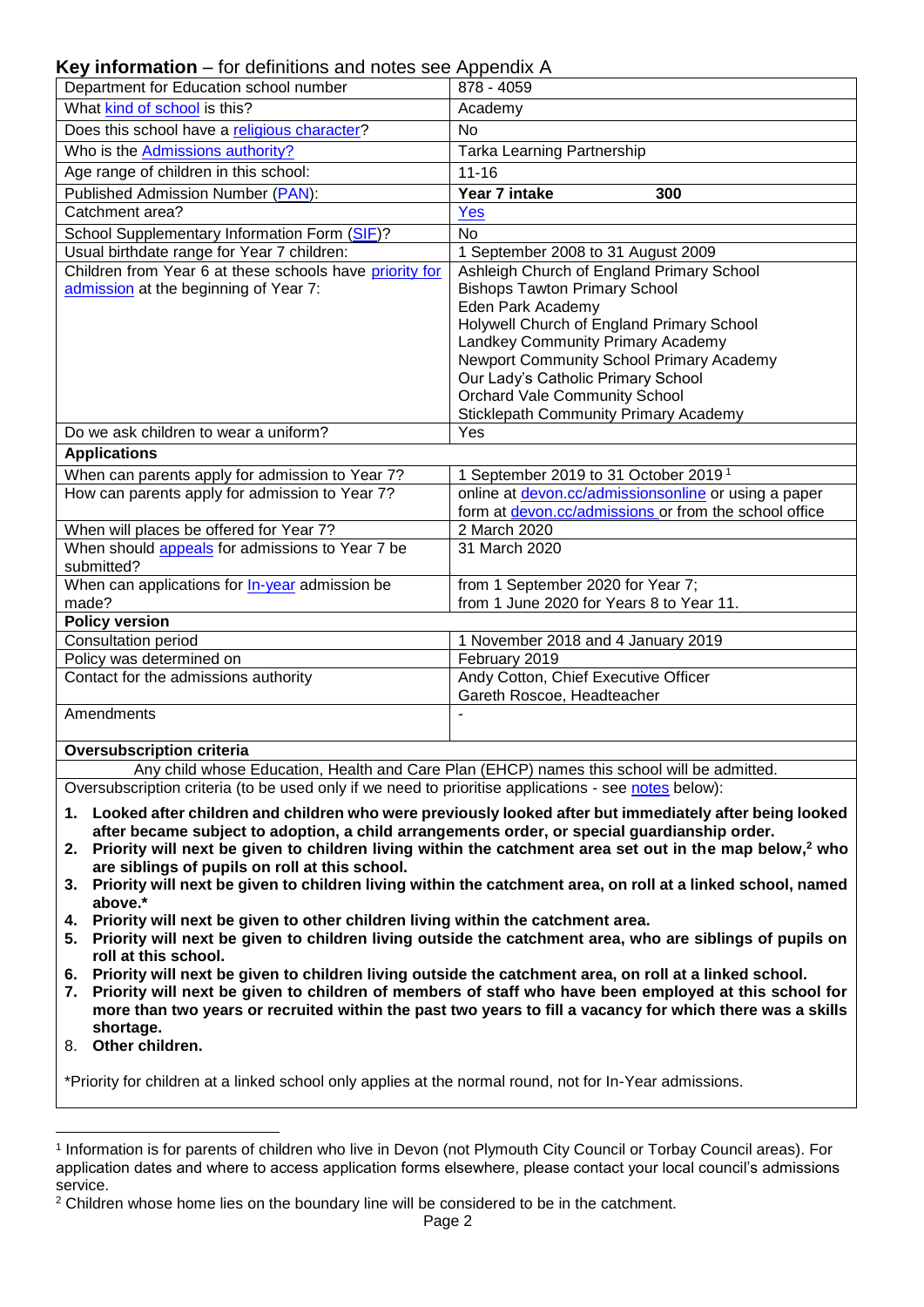[Tie breaker](#page-11-2) – to prioritise applications in the same oversubscription criterion, we will use:

- a) straight-line distance from home to school and,
- b) where distances are equal (within a metre) we will use an electronic list randomiser.

## <span id="page-2-0"></span>**Catchment Area**

Our catchment area is in the middle of the map, bordered by the blue line. It can be viewed in more detail at [devon.cc/schoolareamaps](http://devon.cc/schoolareamaps) to confirm whether addresses close to the boundary are inside or outside our area. We make measurements for admissions purposes to and from the green star for this school.

We welcome admissions applications for children living inside and outside our catchment area.



© Crown Copyright. All rights reserved. Devon County Council 100019783 2019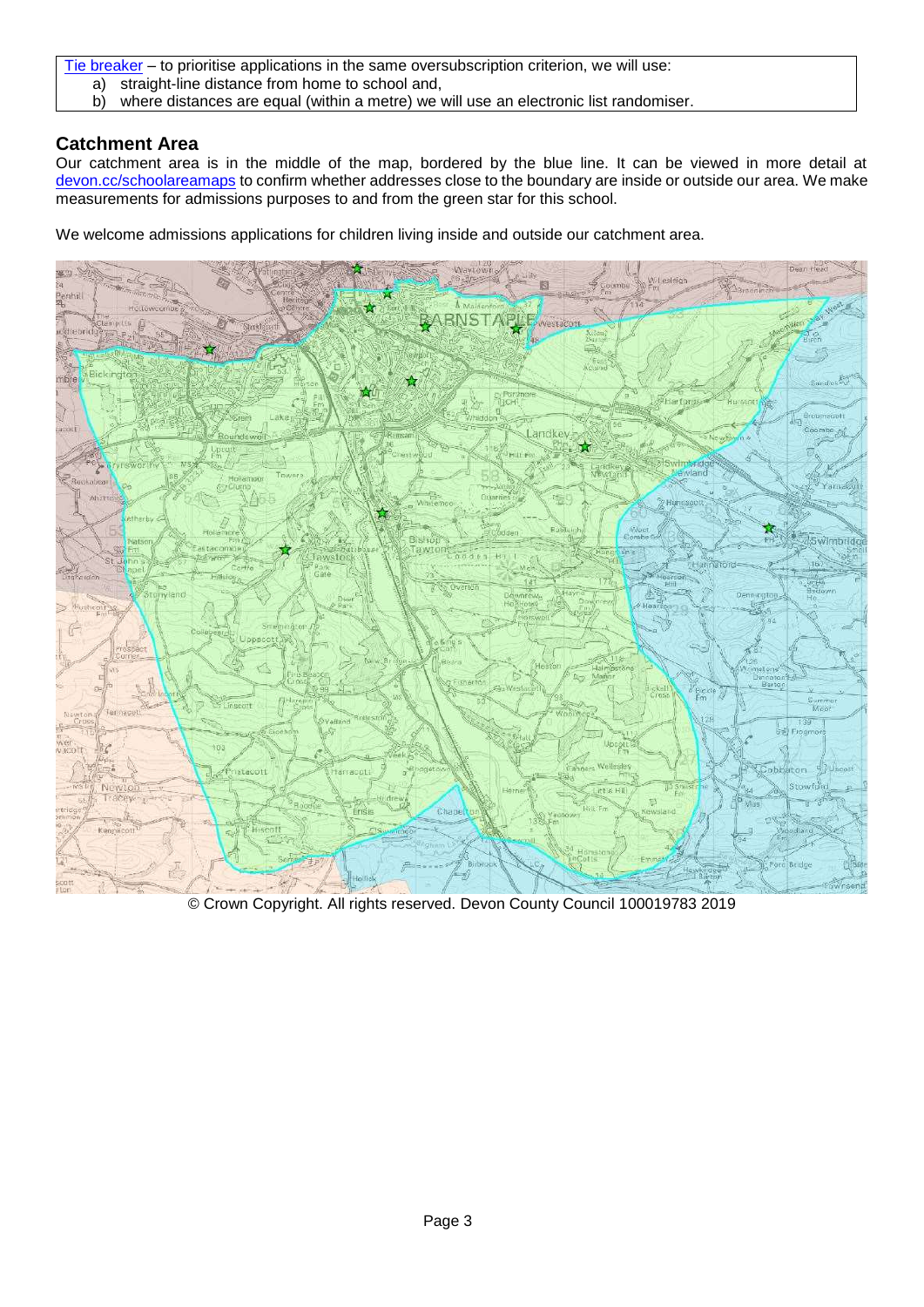## **The Admissions Policy**

This policy is written to comply with the requirements of the [School Admissions Code,](https://www.gov.uk/government/publications/school-admissions-code--2) the [School Admissions Appeals](https://www.gov.uk/government/publications/school-admissions-appeals-code)  [Code](https://www.gov.uk/government/publications/school-admissions-appeals-code) and other relevant legislation so that:

- <span id="page-3-0"></span>parents will know how to apply for a school place, when to apply and what happens when an application is made;
- how many places are available at the normal intake into the school;
- our governors, head teacher and members of staff understand what to do;
- we are committed to fair, clear and consistent admissions procedures.

It should be read along with Devon County Council's [Step by Step and In-Year Guides](https://devoncc.sharepoint.com/:f:/r/sites/PublicDocs/Education/Children/Admissions/Composite%20Prospectus?csf=1&e=OwE5y2) to admissions, its Normal Round [and In-Year Co-ordinated Admissions Schemes, Fair Access Protocol and Education Transport Policy.](https://devoncc.sharepoint.com/:f:/r/sites/PublicDocs/Education/Children/Admissions/Devon%20LA%20policies?csf=1&e=EC6jZg) We take part in both of Devon's co-ordinated admissions schemes.

Once our policy is determined, it can't be changed unless an amendment is required to correct a typographical error, to ensure that the policy complies with the Codes, in response to a determination of the [Office of the School's Adjudicator](https://www.gov.uk/government/organisations/office-of-the-schools-adjudicator) or where approval has been received to a request for an In-Year Variation. Any amendments that are made will be detailed in the [Policy Version](#page-1-2) section above.

### **How the Admissions Process works – all Parents have to apply**

Without exception, all parents have to make a formal application for admission to a state-funded school. Places aren't allocated automatically and no child has a guarantee of admission. This includes children with siblings at a school or those at a particular school. We welcome visits from parents - and their children - who are considering applying for a place here. This is an opportunity to see what we have to offer. Visits aren't a compulsory part of the admissions process and won't affect decisions on whether a place can be offered here. Parents can arrange visits by contacting the school office.

Schools can't hold places in reserve in case a local parent forgets to apply or in case a family moves to the area later – there are very limited circumstances when an application can be refused. The responsibility for making applications and for providing information or evidence in support of an application lies with parents.

#### <span id="page-3-1"></span>**How to apply for a place at the Normal Round – Year 7**

Parents apply using the Common Application Form from the LA (Local Authority) where the child lives. For Devon children, this is available at [www.devon.gov.uk/admissionsonline](http://www.devon.gov.uk/admissionsonline) or by completing the **D-CAF3** paper form. Applications made outside Devon will be passed to Devon's Admissions Team. They will co-ordinate all applications for this school. Through co-ordination, every parent who applies will receive an offer on the National Offer Day.

Each year there is a national closing date for applications – **31 October** - and all applications submitted by then will be considered at the same time. Any applications submitted after this will be considered after those received on time unless the parent can demonstrate that he or she was unable to apply by the deadline. Examples of this include illness that prevented an application being made and a house move to the area. Devon will send a list of all of the children whose parents have applied to come here to us.

#### <span id="page-3-2"></span>**How to apply for a place at other times – In-Year Admissions**

Parents apply using a Common Application Form from Devon, regardless of where the child lives. For all children, this is available at [www.devon.gov.uk/admissionsonline](http://www.devon.gov.uk/admissionsonline) or by completing the **D-CAF** paper form. All applications received by the LA Admissions Team, either direct or via the school, by 2pm on the same day will be considered together, before later applications.

#### **When to apply for a place**

Parents should apply between **1 September 2019,** the Devon opening date of the normal round application process and the national closing date of **31 October 2019**. The opening date may vary in other LA areas.

In-Year applications will not be considered further in advance than 8 school weeks (40 school days) of the place being required with the exception of children from UK service personnel families posted to a new area whose applications will be considered up to 16 school weeks in advance. Applications received outside this timescale will be returned to the applicant or put aside until 8 / 16 school weeks before admission is required.

#### <span id="page-3-3"></span>**What happens after an application is made?**

If there are fewer applications than places then no application will be refused at the normal round. If there are more applications than there are places available, they will be prioritised according to our oversubscription criteria [above.](#page-1-3) Devon will make offers and refuse applications on behalf of school admission authorities. The co-ordinated schemes are "equally ranked preference schemes". This means that decisions cannot be influenced by the order in which parents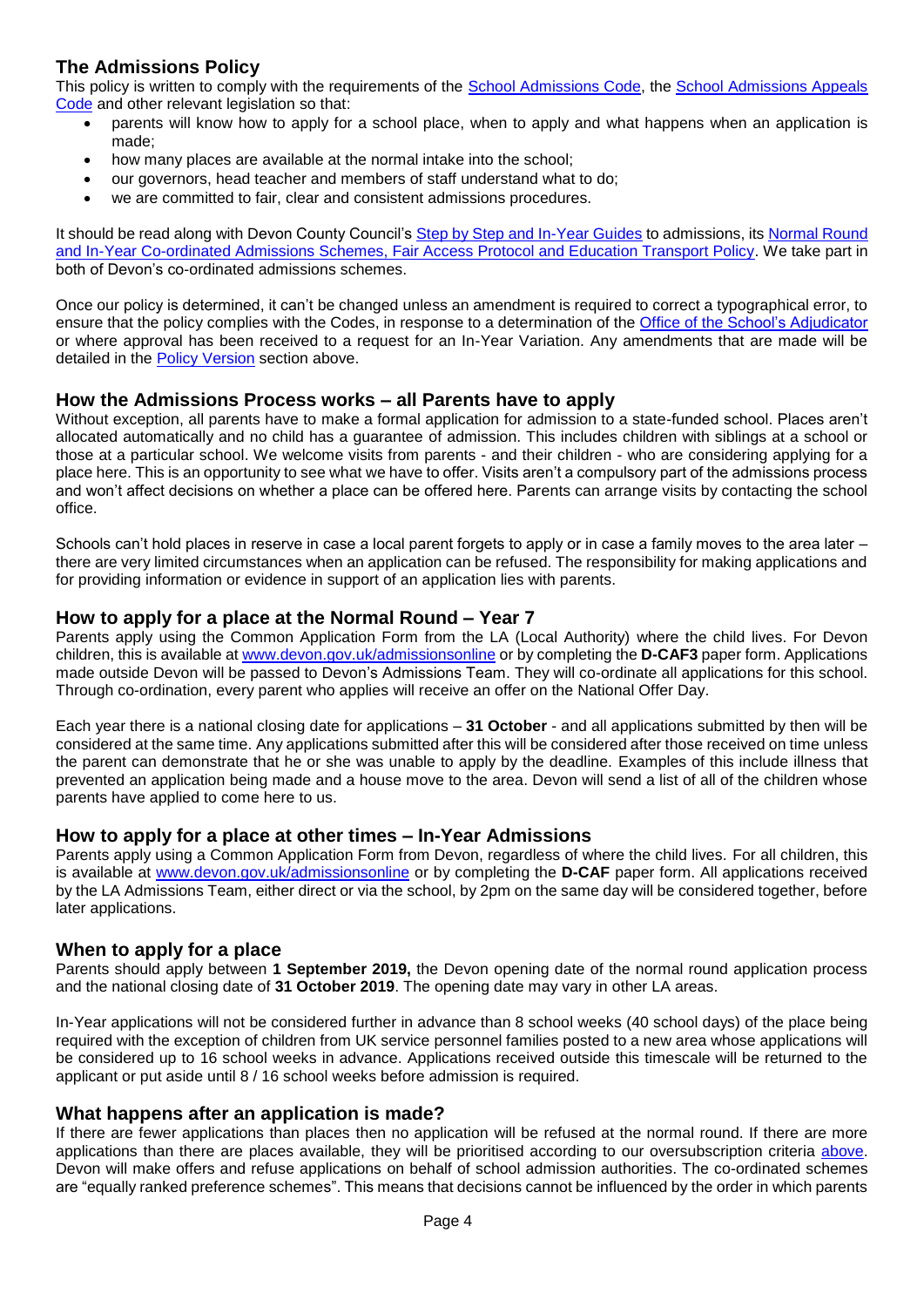list the schools they are applying for. Shortly after LAs make offers to parents, we will contact those parents who have been offered a place here to welcome them to the school and to make arrangements for admission itself.

For In-Year admissions, we will reach a decision in response to applications and inform the Devon Admissions Team within 5 school days of receipt of the application. We will give reasons for any refusal in writing to the LA promptly so that it can take a view whether the refusal is lawful and operate its Fair Access Protocol if necessary.

#### <span id="page-4-0"></span>**Outcomes of the application process**

The LA Admissions Team will write or email the parent with a formal outcome of the application, either offering a place or refusing the application – with information about the right of an appeal to an Independent Appeals Panel. We will add the child's name to a waiting list for vacancies.

#### **Admission of children outside their normal age group**

Parents may request that their child is admitted outside their normal age group. To do so parents should include a request with their application, specifying why admission out of normal year group is being requested.

When such a request is made, we will make a decision on the basis of the circumstances of the case and in the best interests of the child concerned, taking into account the views of the head teacher and any supporting evidence provided by the parent.

We will ask parents to say in writing with as much supporting evidence as they wish to provide why they are requesting admission outside the normal age group for a child. The admissions authority will consider this evidence and reach a decision in the child's best interests. It will take into account:

- the parent's views:
- the views of the Headteacher of this school;
- information about the child's academic, social and emotional development submitted by the parent;
- information about the child's medical history and the views of a relevant medical professional submitted by the parent;
- whether the child has previously been educated out of their normal age group;
- guidance from the Department for Education on the admission of summer-born children to Reception;
- whether the child may have fallen into a lower age group if it were not for being born prematurely.

Parents who make a request should consider the implications of a child being taught out of the normal age group. Any school the child later moves on to will not be obliged to continue to educate their child out of the normal age group.

The admissions authority will reach a decision on which Year Group it believes is appropriate for the child. It will then reach a decision on whether a place can be offered as it would for any application in that Year Group. Where it doesn't agree to early admission to Year 7 – where the child would not have reached the age of 11 by the beginning of September – it will be its view that this is not a suitable school for the child at that age. Under these circumstances, we will not accept an application for admission. There is no right of independent appeal against this decision.

#### <span id="page-4-1"></span>**Admission Appeals**

<span id="page-4-2"></span>We will refuse admission when we believe that the Year Group is full and we are unable to meet the child's needs without causing prejudice to efficient education or the efficient use of resources. Whenever an application is refused, there will be a formal decision letter which will give a reason for refusal and advice about the parent's right of appeal to an Appeals Panel that is independent of this school.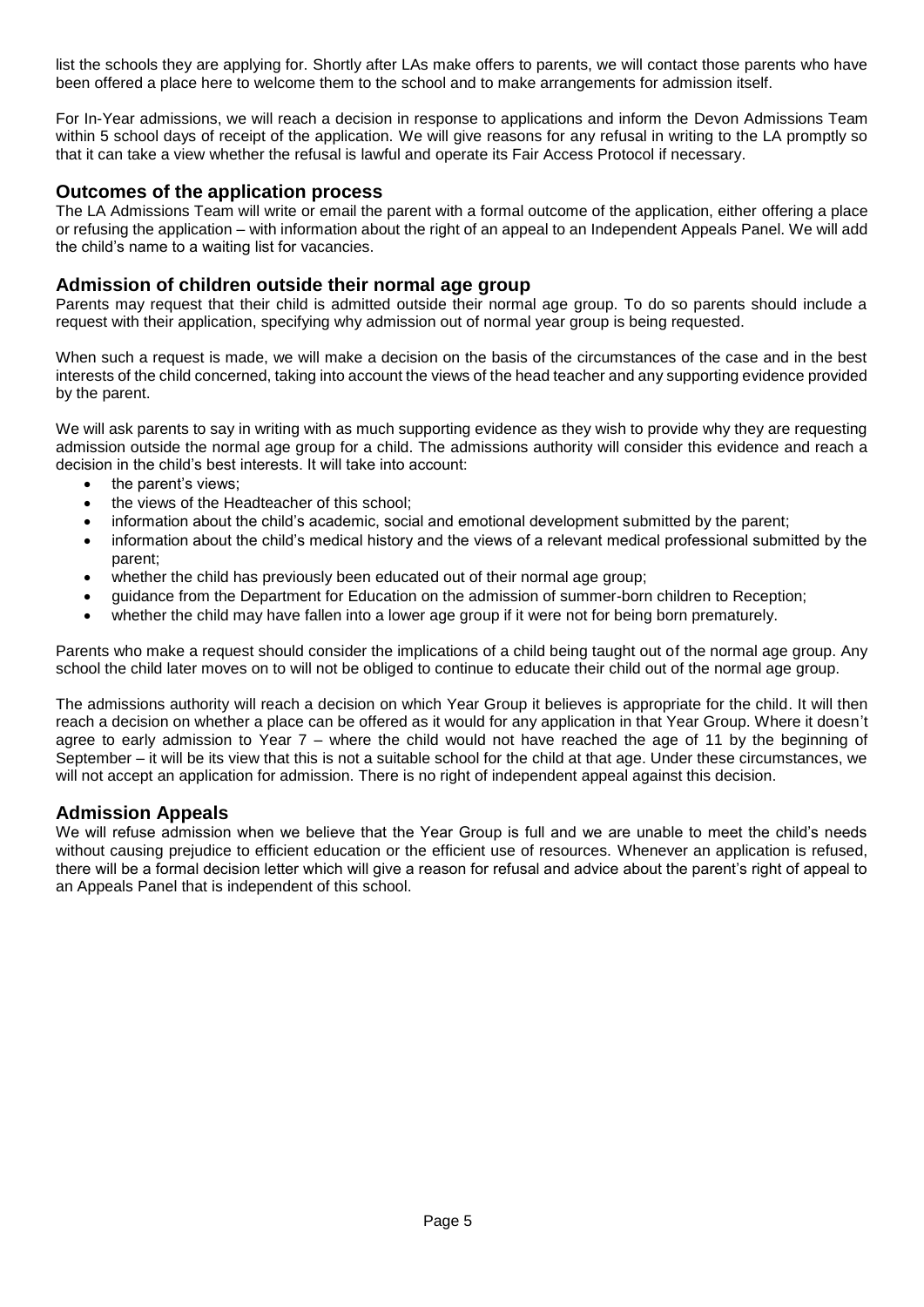## **Contacts for Further Information**

#### **Devon School Admissions Service**

[primaryschooladmissions@devon.gov.uk](mailto:primaryschooladmissions@devon.gov.uk) or [admissions@devon.gov.uk](mailto:admissions@devon.gov.uk) Telephone contact through *My Devon* on 0345 155 1019 [admissions@devon.gov.uk](mailto:admissions@devon.gov.uk)

#### **Devon County Council policies, information and admissions application forms**

[devon.cc/admissionarrangements](http://devon.cc/admissionarrangements) [devon.cc/admissions](http://devon.cc/admissions)

#### **Clerk to the Independent School Admissions Appeals**

0345 155 1019 [devon.cc/appeals](http://devon.cc/appeals)

#### **Devon Education Transport Team**

Telephone contact through *My Devon* on 0345 155 1019 [devon.cc/schooltransport](http://devon.cc/schooltransport)

#### **Children's Education Advisory Service** – advice for service families 01980 618244 [enquiries@ceas.detsa.co.uk](mailto:enquiries@ceas.detsa.co.uk)

#### **The Department for Education (DfE)**

0870 000 2288 [www.education.gov.uk](http://www.education.gov.uk/)

#### **The Education & Skills Funding Agency (ESFA)**

0370 000 2288 [www.gov.uk/government/organisations/education-and-skills-funding-agency](http://www.gov.uk/government/organisations/education-and-skills-funding-agency)

#### **Office of the Schools Adjudicator**

01325 735303 [www.education.gov.uk/schoolsadjudicator](http://www.education.gov.uk/schoolsadjudicator)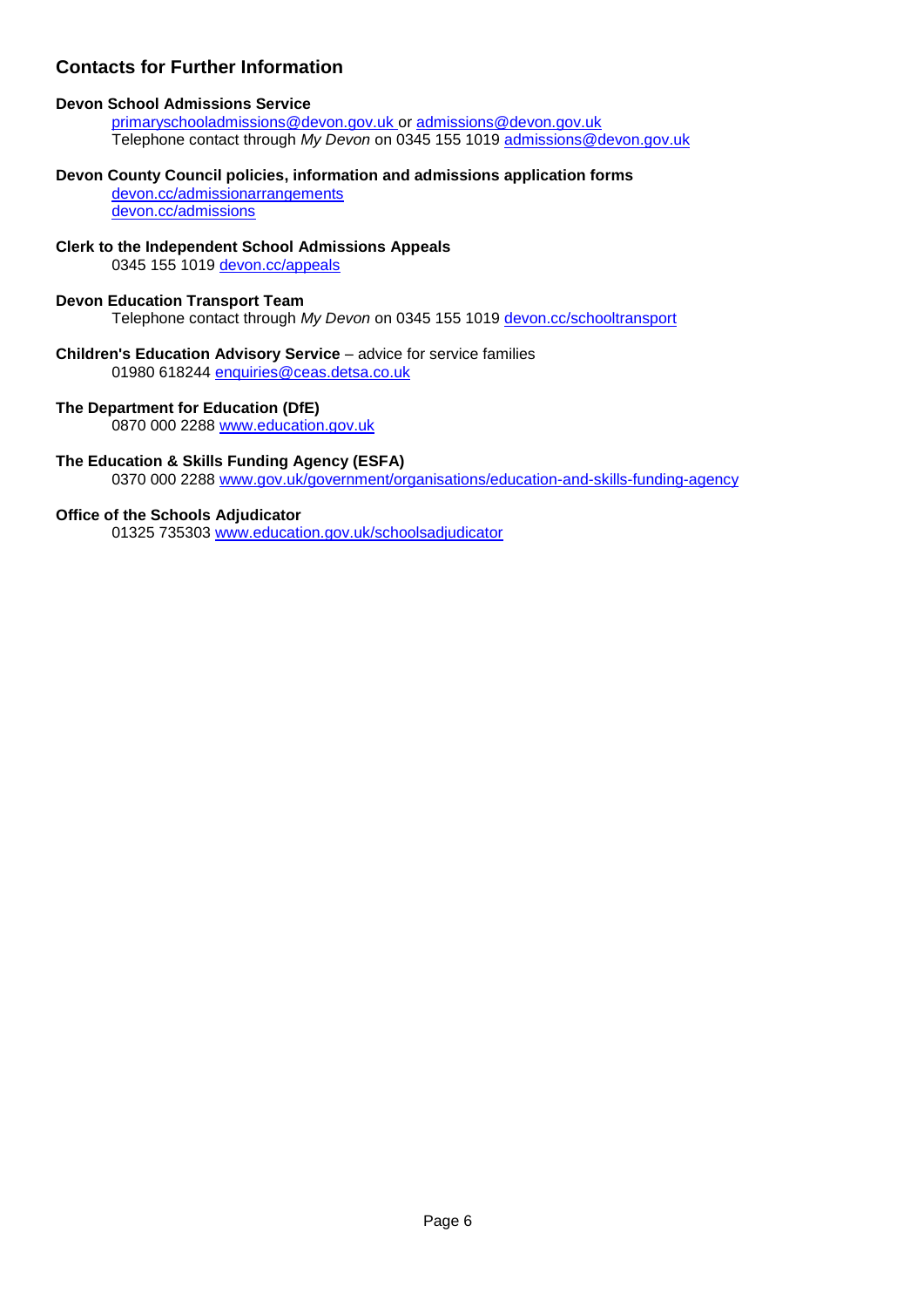<span id="page-6-0"></span>

| Admissions<br>authority                     | This is the body responsible for proposing, consulting on and determining the admissions<br>policy and also for reaching decisions about offering or refusing applications.                                                                                                                                                                                                                                                                                                                                                                                                                                                                                                                                                                                                                                                                                                    |
|---------------------------------------------|--------------------------------------------------------------------------------------------------------------------------------------------------------------------------------------------------------------------------------------------------------------------------------------------------------------------------------------------------------------------------------------------------------------------------------------------------------------------------------------------------------------------------------------------------------------------------------------------------------------------------------------------------------------------------------------------------------------------------------------------------------------------------------------------------------------------------------------------------------------------------------|
| <b>Admission Number</b><br>or AN            | This is the equivalent of the Published Admission Number for Years 8 to 11. It indicates the<br>number of places available in the Year Group. It will often be the same as the PAN originally<br>determined for that Year Group when it was Year 7. It may be increased or decreased where<br>the amount of accommodation has changed or because of reorganisation in the school.                                                                                                                                                                                                                                                                                                                                                                                                                                                                                              |
| Appeals                                     | Where we have to refuse admission, most refusals will be because we believe it would<br>"prejudice the provision of efficient education or the efficient use of resources". This is the<br>principal justification under the School Standards and Framework Act 1998 for refusing<br>admission. If we refuse admission, it will be in writing, there will be the right of appeal to an<br>Independent Appeals Panel and to a place on a waiting list. If an application for admission is<br>unsuccessful, parents have a statutory right of appeal to a panel which is independent of the<br>school. Appeal papers will either be sent with the refusal letter or can be requested from the<br>LA. Parents have at least 20 school days to return the papers, together with any supporting<br>evidence. (Papers can be submitted earlier than 20 days if a parent chooses to). |
|                                             | The Clerk to the Independent Appeals Panel will give at least 10 days' notice of the appeal<br>date. Parents will also be told when to submit any further information to be considered.<br>Parents will receive evidence from us before the appeal hearing. After appeals are heard,<br>decision letters should be sent within 5 school days; notice of the decision is available by<br>telephone to the Appeals Clerk before then.                                                                                                                                                                                                                                                                                                                                                                                                                                            |
|                                             | Appeals at the normal round of admissions to Year 7 will be heard within 40 school days of<br>the deadline for lodging appeals. Where the application was not made in time for a decision<br>to be made on the national offer date, they will be heard within that 40 day period or, if that is<br>not possible, within 30 days of the appeal being lodged. In-year admission appeals must be<br>heard within 30 school days of the appeal being lodged.                                                                                                                                                                                                                                                                                                                                                                                                                       |
| Application                                 | For normal round admissions, applications are considered to have been made on the national<br>closing date of 31 October or the date when the application was submitted or amended with<br>new information if later. In-year applications are considered to have been made on the date<br>they are received. This must include any supporting evidence that is required – for example<br>a new address or evidence of a child's in Care status.                                                                                                                                                                                                                                                                                                                                                                                                                                |
|                                             | It is a parent's responsibility to make sure that the admissions authority or LA is informed<br>about changes to circumstances and eligibility for priority if, for instance, a sibling is taken<br>onto our roll after the closing date or the home address changes.                                                                                                                                                                                                                                                                                                                                                                                                                                                                                                                                                                                                          |
| <b>Catchment Area</b>                       | Many schools operate a catchment area. This is the geographical area that this school is<br>primarily intended to serve. There is a higher admissions priority for children who live in it.<br>Children living in a residential property split by the boundary line will be considered to be<br>living within the catchment area. The boundary line will then be reviewed for future applicants.                                                                                                                                                                                                                                                                                                                                                                                                                                                                               |
| Children formerly in<br>Care (Looked After) | These children were looked after until they were adopted (see the Adoption and Children Act<br>2002 section 46) or made the subject of a child arrangements order or a special guardianship<br>order (Children Act section 14A). Child arrangements orders are defined in s.8 of the Children<br>Act 1989, as amended by s.12 of the Children and Families Act 2014.                                                                                                                                                                                                                                                                                                                                                                                                                                                                                                           |
| Chronological Year<br>Group                 | This is the group of children usually taught together according to their date of birth. Children<br>born between 1 September and 31 August have the same chronological Year Group.                                                                                                                                                                                                                                                                                                                                                                                                                                                                                                                                                                                                                                                                                             |
| Common<br><b>Application Form</b>           | This is the name for the application form provided by the LA. They must be used for any<br>normal round admissions application. The form provided by the LA where the child lives must<br>be used, regardless of where the school is. For In-Year applications to Devon schools,<br>parents of all children can apply via the Devon Admissions Team (see D-CAF, D-CAF3 AND<br>D-CAF6 below).                                                                                                                                                                                                                                                                                                                                                                                                                                                                                   |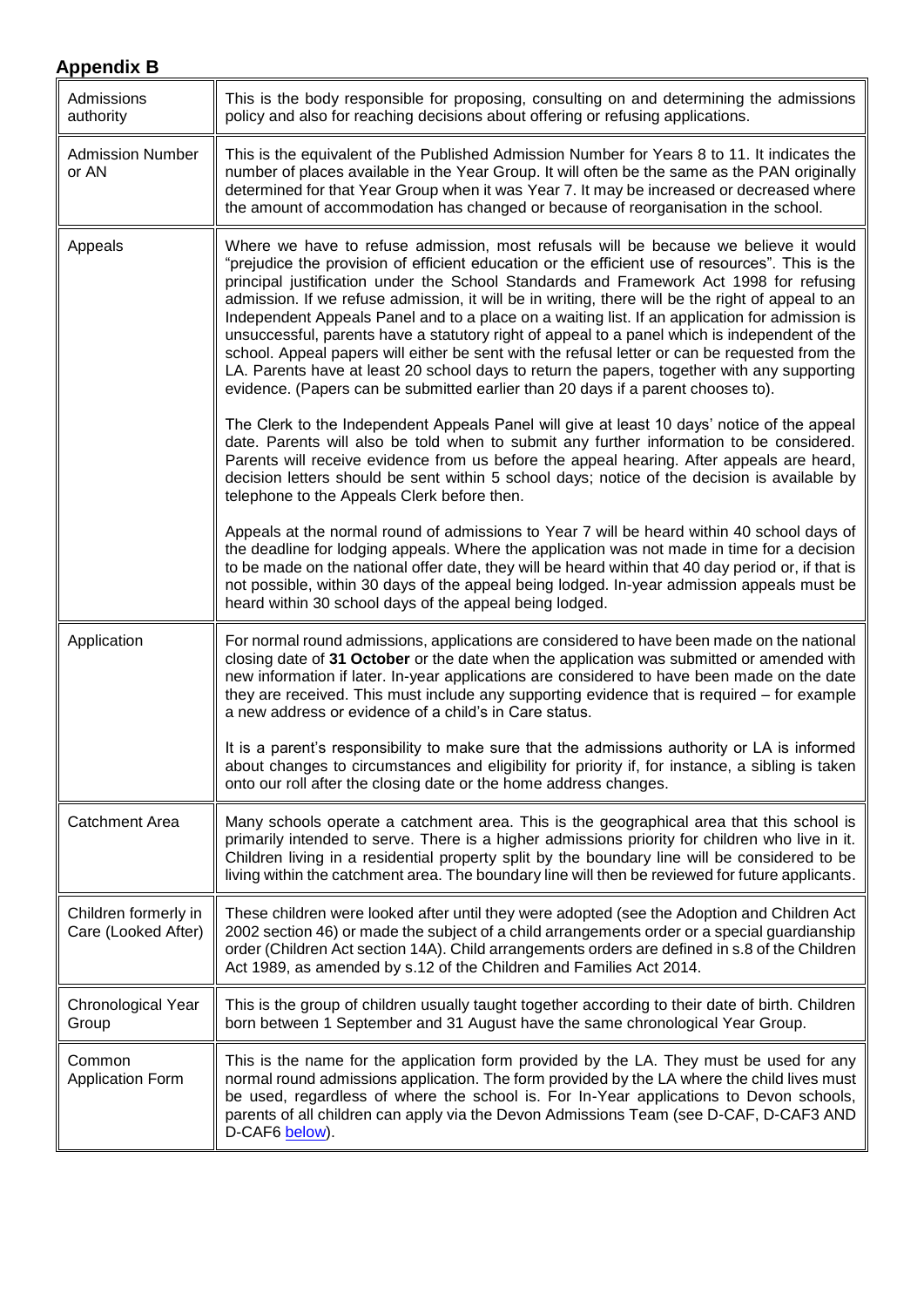<span id="page-7-0"></span>

| <b>Compulsory School</b><br>Age                  | Children reach compulsory school age on the prescribed day following their 5th birthday (or<br>on their fifth birthday if it falls on a prescribed day). The prescribed days are 31 August, 31<br>December and 31 March.                                                                                                                                                                                                                                                                                                                                                                                                                                                                                                                                                                                                                           |
|--------------------------------------------------|----------------------------------------------------------------------------------------------------------------------------------------------------------------------------------------------------------------------------------------------------------------------------------------------------------------------------------------------------------------------------------------------------------------------------------------------------------------------------------------------------------------------------------------------------------------------------------------------------------------------------------------------------------------------------------------------------------------------------------------------------------------------------------------------------------------------------------------------------|
| <b>General Data</b><br>Protection<br>Regulations | Where one parent seeks information about an application for admission or to locate a child,<br>we will seek a view from the LA about what information should be made available. The priority<br>will be to safeguard the child and immediate family. Unless it is established that the non-<br>resident parent may not lawfully receive information about the child, the following information<br>will be shared: the preferences expressed, the date of the application, name of the applicant<br>and the outcomes of those preferences.                                                                                                                                                                                                                                                                                                          |
| D-CAF,<br>D-CAF3 and<br>D-CAF6                   | The D-CAF is Devon's common application form for In-Year admissions, enabling a parent<br>to name up to 3 schools.                                                                                                                                                                                                                                                                                                                                                                                                                                                                                                                                                                                                                                                                                                                                 |
|                                                  | The D-CAF3 is Devon's common application form for normal round applications for secondary<br>schools, enabling a parent to name up to 3 schools.                                                                                                                                                                                                                                                                                                                                                                                                                                                                                                                                                                                                                                                                                                   |
|                                                  | The D-CAF6 is Devon's common application form for In-Year admissions, available only in<br>school and provided to a parent where the school is able to confirm a place direct with a<br>parent in certain circumstances. Where a parent visits the school, we may invite the parent<br>to complete a D-CAF6 instead of a D-CAF in cases where:<br>a child moves into the area and<br>$\bullet$<br>the parent only intends to apply for a place here and at no other school, and<br>$\bullet$<br>the child does not have an EHCP, and<br>$\bullet$<br>the child has not been Permanently Excluded from a school, and<br>$\bullet$<br>the parent is not in dispute with another person with parental responsibility over<br>$\bullet$<br>residence or school admissions, and<br>we have a confirmed vacancy in the relevant Year Group,<br>$\bullet$ |
|                                                  | This serves as a school application form and allows for children to start here as soon as<br>possible when they are new to the area. If the child already has a school place locally, the<br>application must be made on the D-CAF and admission would normally be at the beginning<br>of the next term. A formal decision letter will follow from the Devon Admissions Team in all<br>cases.                                                                                                                                                                                                                                                                                                                                                                                                                                                      |
| <b>Distance</b><br>measurement                   | We receive additional admissions support from the Devon Schools Admissions Team<br>including distance measurement. This is based on Devon LA's Geographical Information<br>System, an electronic mapping system. Should this arrangement not be renewed, alternative<br>provision will be made to measure using an equivalent system.                                                                                                                                                                                                                                                                                                                                                                                                                                                                                                              |
| Documentary<br>evidence                          | Once a place has been offered to a child, we may ask for evidence of identity – usually a<br>short birth certificate. This may not be necessary where the child has been on roll at another<br>school in England which can confirm that evidence has been seen at that school. The LA may<br>also request evidence that a child's address is genuine or that the person who made an<br>application for admission was legally permitted to do so.                                                                                                                                                                                                                                                                                                                                                                                                   |
| Education, Health<br>and Care Plans              | An Education, Health and Care Plan is a formal document issued by the Local Authority<br>describing a child's additional needs and how they will be provided for in a school. Any child<br>whose Education, Health and Care Plan names this school will be admitted. This will reduce<br>the number of places available to other children accordingly. For In-Year admissions, the<br>child will be admitted whether or not we have reached the PAN or other Admission Number<br>for the Year Group.                                                                                                                                                                                                                                                                                                                                               |
| Education<br>Transport                           | Parents should consider how their child will get to school for the whole of their time on roll.<br>Parents are advised not to rely on lifts, car shares or public service vehicles always being<br>available. Supported transport is provided by the LA for Devon-resident children attending<br>schools that are the catchment school for the home address or the closest available when<br>the parent could apply or, for Children in Care, the closest available Good or Outstanding<br>school, as rated by Ofsted. The home address must be further than a walking distance of two                                                                                                                                                                                                                                                             |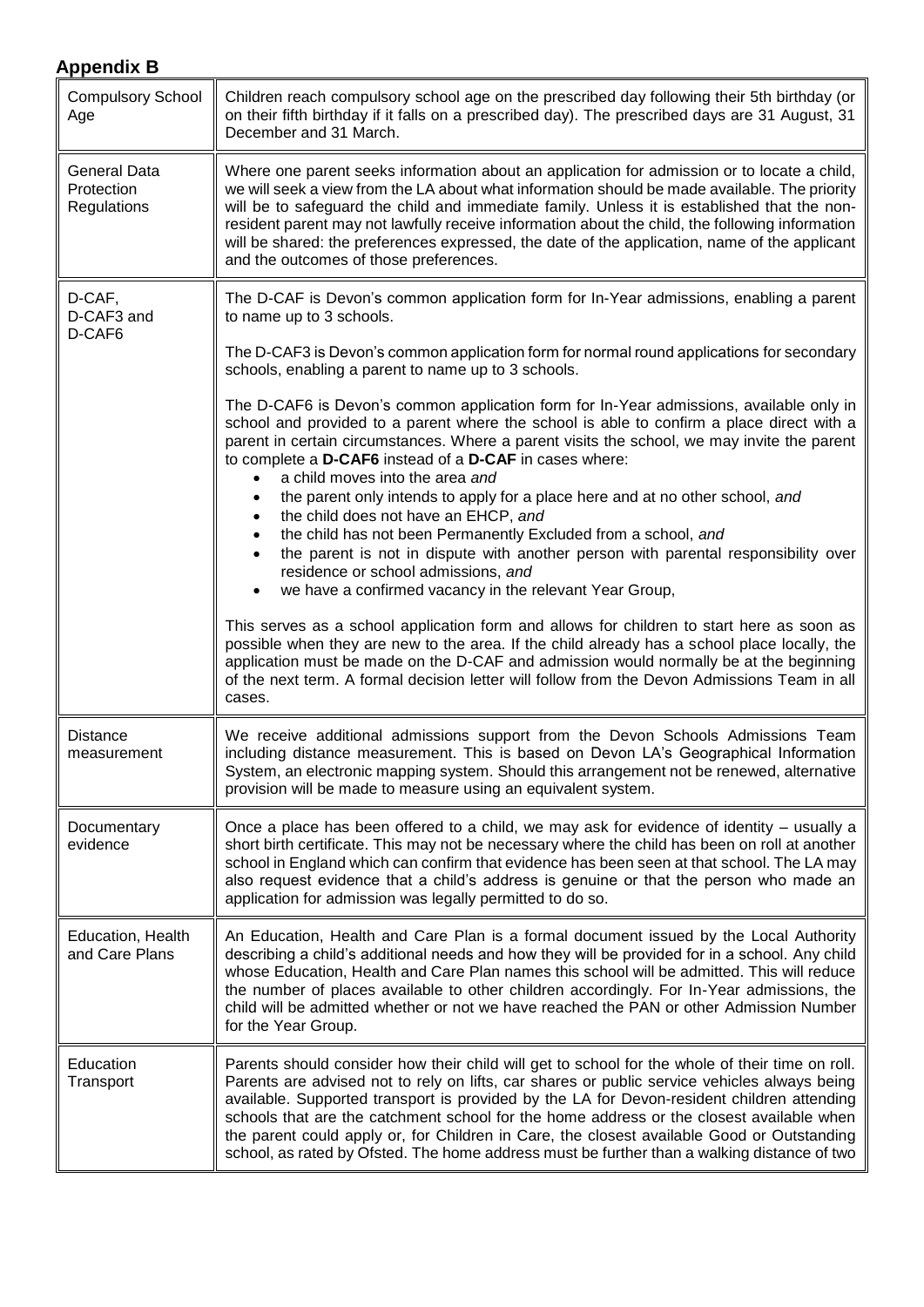<span id="page-8-0"></span>

|                                       | miles. Applications for transport should be made direct to the LA where a child lives. Our<br>admissions straight-line measurement policy does not apply to Devon's school transport<br>decisions.                                                                                                                                                                                                                                                                                                                                                                                                                                                    |
|---------------------------------------|-------------------------------------------------------------------------------------------------------------------------------------------------------------------------------------------------------------------------------------------------------------------------------------------------------------------------------------------------------------------------------------------------------------------------------------------------------------------------------------------------------------------------------------------------------------------------------------------------------------------------------------------------------|
|                                       | It is possible that this is the closest available school for admissions purposes, using straight-<br>line measurement, but not the closest school for the purposes of entitlement to free school<br>transport from the LA. Parents who rely on free transport are strongly advised to check<br>whether there is an entitlement with the Education Transport Team before accepting a school<br>place.                                                                                                                                                                                                                                                  |
| Equally ranked<br>preference scheme   | Parents can express a preference for one, two or three schools. They should be named in<br>the order the parent would most like a place to be provided. It might be possible for each<br>school to offer a place. If that happens, a place will only be offered at whichever of the schools<br>that could offer a place the parent ranked highest. So, if places are available at School 1 and<br>School 3, a place will be offered at School 1 only. Equally ranked preference schemes are a<br>legal requirement which enable parents to apply for the school they prefer without risking<br>admission to the closest school or a catchment school. |
| <b>Extended schooling</b>             | Further information on services beyond the normal school day is available from the school<br>office.                                                                                                                                                                                                                                                                                                                                                                                                                                                                                                                                                  |
| <b>Fair Access</b><br>Protocol        | All LAs are legally required to operate a Fair Access Protocol across their area and schools<br>must take part in the Protocol. This ensures that children who are vulnerable and unable to<br>access an appropriate school place under the standard In-Year admission arrangements for<br>the area have an admissions safety net. This may mean that a child is admitted here even<br>though the school is full and other children have been refused admission. It is possible that<br>we would have refused the application for admission but then be required to admit the child<br>under this Protocol.                                           |
| Faith<br>oversubscription<br>criteria | Schools designated with a religious character may give additional priority for admission where<br>faith criteria are met by an applicant. This school does not have a designated religious<br>character.                                                                                                                                                                                                                                                                                                                                                                                                                                              |
| Fees and charges                      | There is no charge for applying for a place here, for admission itself or for the provision of<br>education. We will not request donations before or during the admissions process and any<br>donations made to the school following admission are entirely voluntary. No activities such<br>as school visits are compulsory. A policy on charging for activities is available on request from<br>the school office.                                                                                                                                                                                                                                  |
| <b>Home Address</b>                   | Places are offered here on the basis of where the child will attend school, not necessarily<br>where they live when the application is made. If we have vacancies then it doesn't matter<br>whether or not the home address is in our catchment-though we will only offer places to a<br>child who will be living close enough to the school to attend on a daily basis.                                                                                                                                                                                                                                                                              |
|                                       | The home address is where a child normally lives. Where a child lives with parents with<br>shared parental responsibility, each for part of a week, the home address is determined using<br>a joint declaration from the parents which may set out the pattern of residence. The address<br>used will be the address from which the child attends school on the majority of mornings in a<br>normal school week.                                                                                                                                                                                                                                      |
|                                       | If no declaration is received, the home address will be the address at which the child is<br>registered with a GP. If this is not possible, any other evidence provided by parents will also<br>be considered in reaching a decision on the home address for admissions purposes. This<br>may be necessary where parents don't agree on the child's home address. Parents are urged<br>to reach agreement or seek a Specific Issues Order from a court to decide which parent<br>should or should not pursue an application. Where they do not, the admissions authority will<br>determine the home address.                                          |
|                                       | Where we ask for evidence of a new address from which a child would attend school, this                                                                                                                                                                                                                                                                                                                                                                                                                                                                                                                                                               |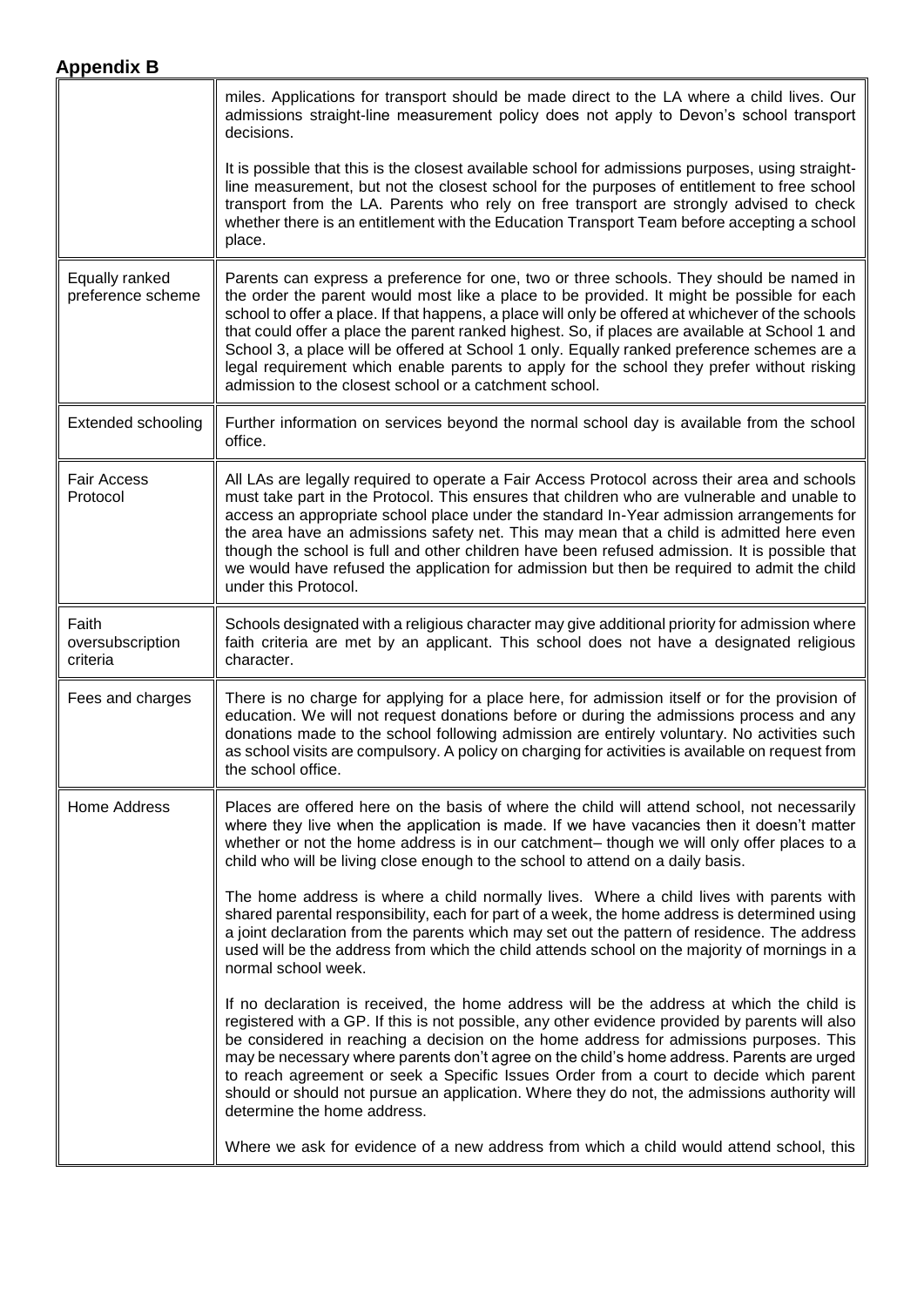<span id="page-9-1"></span><span id="page-9-0"></span>

|                                    | would often be written confirmation of a house purchase or a formal tenancy agreement. We<br>recognise that some families may be unable to provide this. Parents who can't provide this<br>evidence should contact us or the LA. There is no intention to penalise families where there<br>is a genuine reason why evidence cannot be provided.                                                                                                                                                                                                                                               |
|------------------------------------|-----------------------------------------------------------------------------------------------------------------------------------------------------------------------------------------------------------------------------------------------------------------------------------------------------------------------------------------------------------------------------------------------------------------------------------------------------------------------------------------------------------------------------------------------------------------------------------------------|
| Home-School<br>Agreement           | Admission to school is not conditional on signing a home-school agreement. However, we<br>will ask parents to agree with our Home-School Agreement after children have been offered<br>a place as we believe this is a positive way of promoting greater involvement in a child's<br>education.                                                                                                                                                                                                                                                                                               |
| In-Year admissions                 | This is where a child joins the school at any time after the normal round, the first opportunity<br>for admission to Year 7.                                                                                                                                                                                                                                                                                                                                                                                                                                                                  |
| <b>Linked School</b>               | A school which works with another to develop curriculum links and to ease transition for pupils<br>from primary school to secondary school. Sometimes called a feeder school. Feeder or linked<br>school priority is not a guarantee of admission.                                                                                                                                                                                                                                                                                                                                            |
|                                    | Priority for children at a linked school only applies at the normal round, not for In-Year<br>admissions.                                                                                                                                                                                                                                                                                                                                                                                                                                                                                     |
| <b>Looked After</b><br>Children    | These children are Looked After by or provided with accommodation in the exercise of its<br>functions (see the Children Act 1989 section 22(1)) by a local authority.                                                                                                                                                                                                                                                                                                                                                                                                                         |
| Member of staff                    | This will be any salaried person employed at this school when the application is made. Where<br>the duties of a member of staff are undertaken at different schools in a federation or chain of<br>schools, there will be admissions priority only at one school. This will be at the member of<br>staff's base school. Where that can't be identified, priority will be at the school where he or<br>she expects to work for the majority of the time in the current academic year.                                                                                                          |
| Multiple birth<br>siblings         | Where applications are received from families with multiple birth siblings (twins, triplets, etc.),<br>every effort will be made to allocate places here, including offering admission above PAN<br>wherever possible. This recognises the exceptional nature of the emotional bonds between<br>multiple birth siblings. Where that is not possible, parents will be invited to decide which of<br>the children should be allocated the available place(s) or seek admission to an alternative<br>school with sufficient vacancies to accommodate both or all of the multiple birth siblings. |
|                                    | Where we don't have sufficient space to admit all of the multiple birth siblings and one or<br>more is refused admission, we don't consider that we would be obliging the children to attend<br>different schools. It is the parent's responsibility to decide not to place the children in another<br>school that does have sufficient room.                                                                                                                                                                                                                                                 |
|                                    | Random allocation will not be applied to multiple birth siblings (twins and triplets etc.) from<br>the same family tied for the final place. We will admit them all.                                                                                                                                                                                                                                                                                                                                                                                                                          |
| Normal Round<br>Admissions         | This is where a child joins the school at the first opportunity for admission to the Year Group.<br>At this school it is at the beginning of September in Year 7.                                                                                                                                                                                                                                                                                                                                                                                                                             |
| Objections to<br>admissions policy | Advice is available from the Office of the Schools Adjudicator on how to object to this policy.<br>Objections must be made by 15 May 2019.                                                                                                                                                                                                                                                                                                                                                                                                                                                    |
| <b>Offers</b>                      | When a place is offered by the LA on our behalf, we will assume that it is accepted unless we<br>are told otherwise. We will contact parents after this to make admission arrangements - if a<br>parent doesn't confirm the place is required within two weeks of the offer letter, we or the LA<br>will contact the parent again. If there is no response within a week of that contact, the offer<br>may be withdrawn.                                                                                                                                                                      |
|                                    | It is important that when we offer places to some and refuse others we do so fairly and<br>consistently. Where we have reason to believe that false or deliberately misleading<br>information has been provided we will reconsider the offer using correct information. We may                                                                                                                                                                                                                                                                                                                |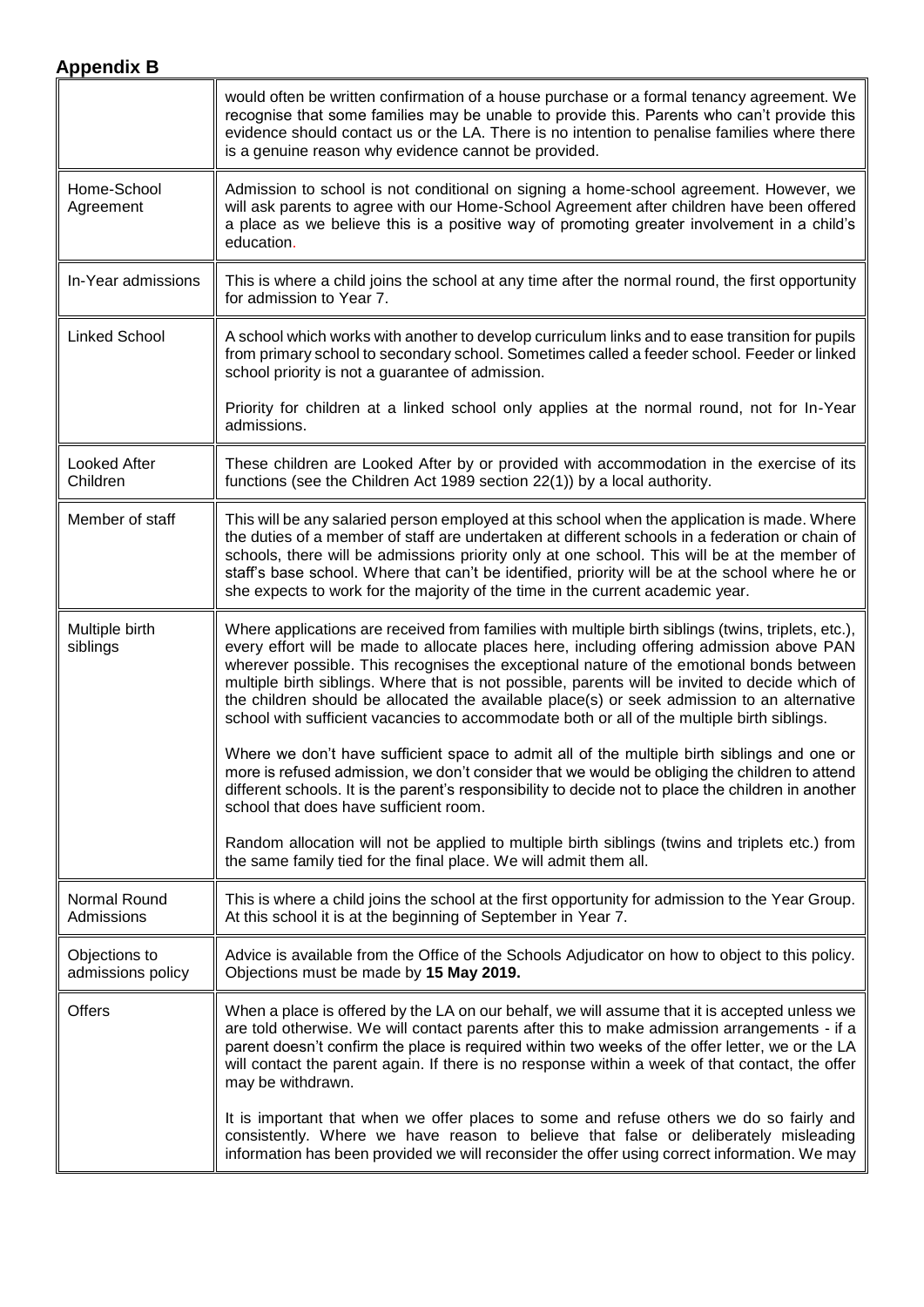<span id="page-10-0"></span>

|                                                                                | withdraw the offer if it would not have been made with the correct information, even if this is<br>after admission. Places are offered on the basis of the address from which the child will attend<br>school. Accurate information is particularly relevant for addresses. Where we believe it is<br>necessary, we will ask for evidence of a child's home address before admission. If a parent<br>believes that the child's address will change before admission, we must be informed. We will<br>require evidence of a new address where this would give a higher priority for admission.<br>Places will only be withdrawn if offered in error, if the parent has not responded to an offer<br>within a reasonable time or if the offer was obtained through a fraudulent or intentionally<br>misleading application which secured the offer of a place when the response would otherwise<br>have been a refusal. |
|--------------------------------------------------------------------------------|-----------------------------------------------------------------------------------------------------------------------------------------------------------------------------------------------------------------------------------------------------------------------------------------------------------------------------------------------------------------------------------------------------------------------------------------------------------------------------------------------------------------------------------------------------------------------------------------------------------------------------------------------------------------------------------------------------------------------------------------------------------------------------------------------------------------------------------------------------------------------------------------------------------------------|
| Overseas children                                                              | We will not offer places to children while they are overseas except for children who have a<br>right of abode in this country unless a valid visa permitting entry into the country is provided.                                                                                                                                                                                                                                                                                                                                                                                                                                                                                                                                                                                                                                                                                                                      |
| Oversubscription<br>criteria                                                   | Where the number of applications exceeds the number of places available in the Year Group<br>we will use our oversubscription criteria to prioritise applications. They are detailed in the key<br>information section above.                                                                                                                                                                                                                                                                                                                                                                                                                                                                                                                                                                                                                                                                                         |
| Parent                                                                         | A parent is any person who has parental responsibility or care of the child. When we say<br>parent, we also mean carer or guardian. Where admission arrangements refer to parents this<br>can mean one parent or both. We may ask for evidence of parental responsibility where a<br>person is acting as a parent but does not hold formal parental responsibility.                                                                                                                                                                                                                                                                                                                                                                                                                                                                                                                                                   |
|                                                                                | Sometimes there is a dispute between parents over which school a child should attend. When<br>we take decisions over admissions we will take into account imminent court hearings that<br>may have an impact on parental responsibility and living arrangements.                                                                                                                                                                                                                                                                                                                                                                                                                                                                                                                                                                                                                                                      |
| Parental disputes                                                              | Occasionally parents may disagree on where the child should be educated. In these cases,<br>we will consider whether either parent has a lawful objection to the wish of the other parent<br>to transfer schools.                                                                                                                                                                                                                                                                                                                                                                                                                                                                                                                                                                                                                                                                                                     |
| Prejudice to<br>efficient education                                            | It is lawful to refuse admission where taking another child would cause a prejudice to "efficient<br>education or the efficient use of resources" at this school. This is the point when we would<br>say the Year Group or the class is full. In most cases, prejudice would occur when the<br>Admission Number for the Year Group has been reached.                                                                                                                                                                                                                                                                                                                                                                                                                                                                                                                                                                  |
| Published<br><b>Admission Number</b><br>or PAN<br>See also Admission<br>Number | This is the minimum number of places available at the school in Year 7. In limited<br>circumstances, more will be admitted. It is calculated taking into account the physical capacity<br>of the school, the level of demand expected from local, in-area children and sensible, lawful<br>school organisation. Once we set this number, we won't refuse admission for applications<br>below the PAN. If there is unexpectedly high demand and we believe we could admit more<br>children, we will inform the LA and either increase the PAN or admit children above-PAN.                                                                                                                                                                                                                                                                                                                                             |
| Service families                                                               | For children of UK service personnel and other Crown Servants we will consider a family<br>posted to the area as meeting residence criteria even if a home address has not been<br>identified and a unit address is used. Measurements for prioritisation purposes will be from<br>the front gate of the unit address. This requires written confirmation from the relevant<br>government department: the Ministry of Defence, the Foreign and Commonwealth Office or<br>Government Communications Headquarters.                                                                                                                                                                                                                                                                                                                                                                                                      |
|                                                                                | We will consider in-year admissions for families of UK service personnel posted to a new area<br>and of crown servants returning to the country up to 16 school weeks in advance.                                                                                                                                                                                                                                                                                                                                                                                                                                                                                                                                                                                                                                                                                                                                     |
|                                                                                | There is no additional admissions priority for children of service families. However, children<br>from families of UK service personnel are permitted exceptions to Key Stage 1 class size<br>legislation and are also recognised by Devon as being a vulnerable group of children within<br>the Fair Access Protocol.                                                                                                                                                                                                                                                                                                                                                                                                                                                                                                                                                                                                |